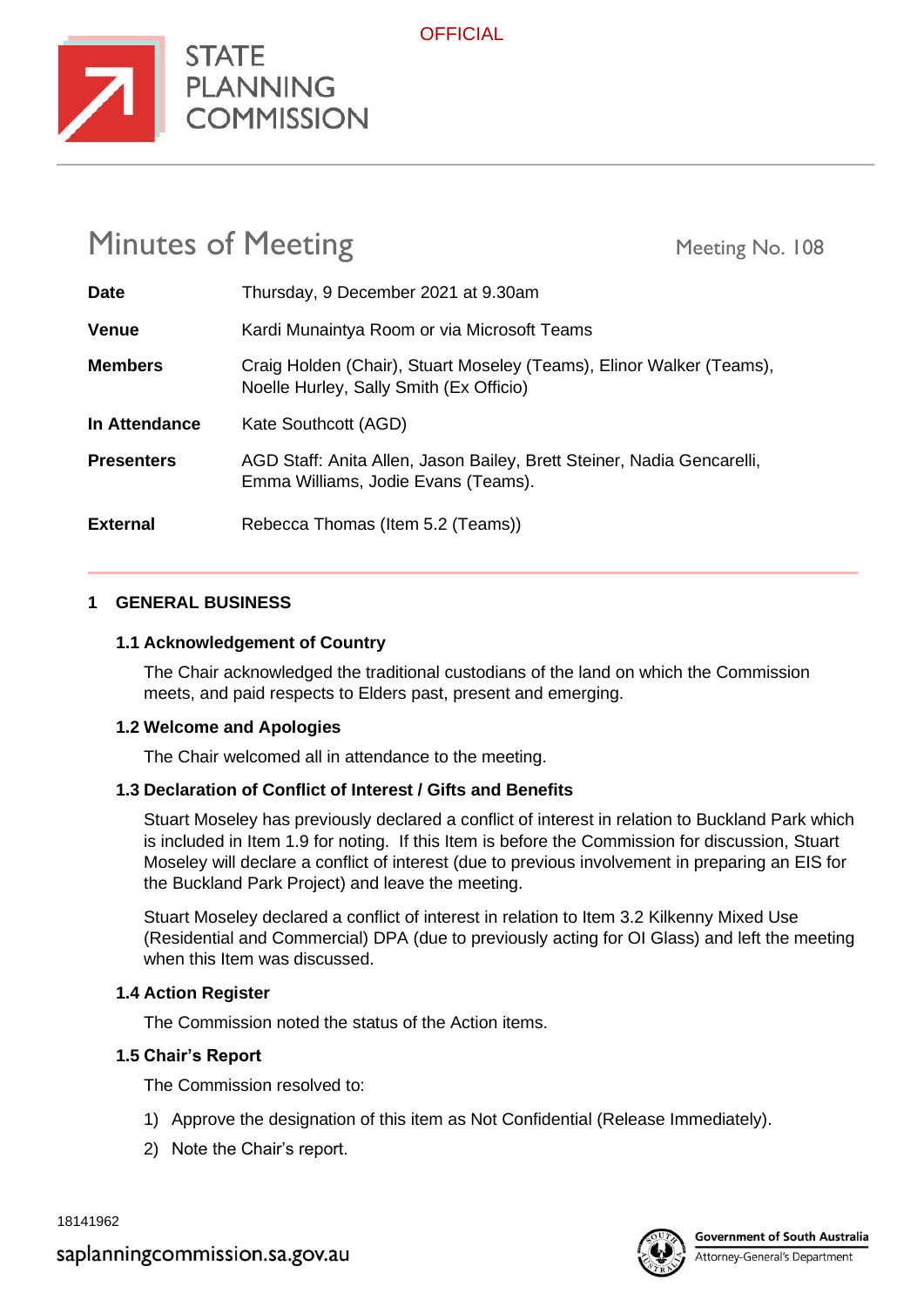#### **1.6 Members Updates**

The Commission noted the Members updates.

#### **1.7 SPC Confidential Minutes for Adoption – 25 November 2021**

The Commission formally adopted the SPC confidential minutes of the 25 November 2021 meeting.

#### **1.8 SCAP Minutes and Confidential Minutes – 24 November 2021**

The Commission noted the SCAP Minutes and Confidential Minutes of 24 November 2021.

#### **1.9 Code Amendments Initiation Advice**

The Commission noted the Code Amendments Initiation Advice.

#### **2 CORRESPONDENCE**

**2.1 For noting: Future Living Code Amendment (City of Unley)**

The Commission noted the correspondence.

**2.2 For noting: Future Living Code Amendment (City of Burnside)**

The Commission noted the correspondence.

**2.3 For noting: Future Living Code Amendment (City of Prospect)**

The Commission noted the correspondence.

**2.4 For noting: Support for the Future Living Code Amendment (Town of Walkerville)**

The Commission noted the correspondence.

**2.5 For noting: Notification of commencement of enforceable tools under the PDI Act (City of Mitcham)**

The Commission noted the correspondence.

**2.6 For discussion: Role of Representative Buildings and future Code Amendments (City of Norwood, Payneham and St Peters)**

Anita Allen addressed the Commission.

The Commission resolved to:

- 1) Approve the designation of this item as Not Confidential (Release Immediately)
- 2) Further consider a response to the City of Norwood, Payneham and St Peters Council to be approved by way of Circular Resolution.
- 3) Authorise the Chair of the Commission to make any minor amendments as required and sign the response to the City of Norwood, Payneham and St Peters Council.

#### **2.7 For noting: Request to make a deputation – Kilkenny Mixed Use (Residential and Commercial) DPA (Minter Ellison)**

The Commission noted the correspondence.



**Government of South Australia**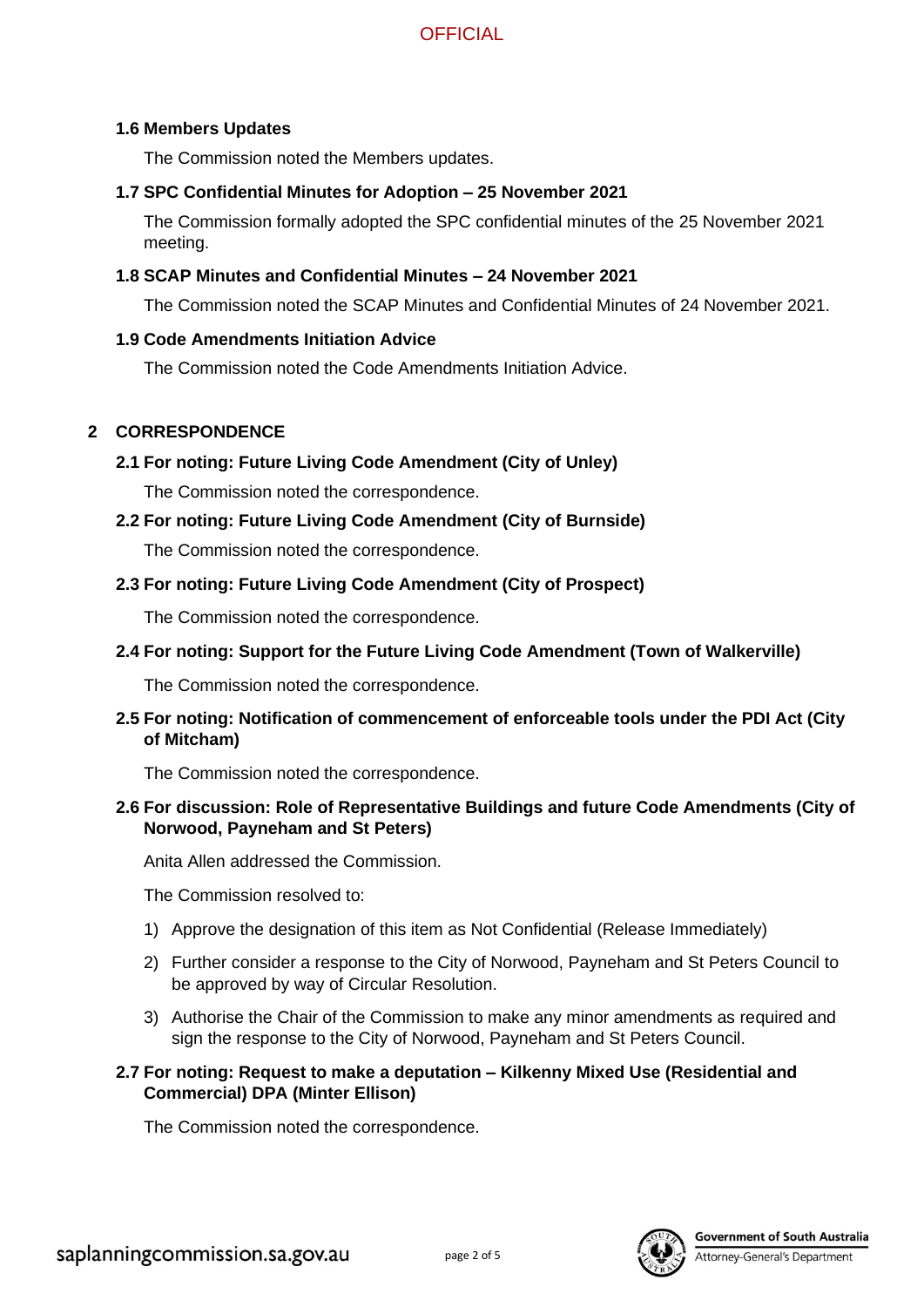## **3 MATTERS FOR ADVICE TO MINISTER**

#### **3.1 Glandore Character Area Preservation Code Amendment**

This Item was considered in confidence, and is included in the SPC Confidential Minutes of 9 December 2021.

## **3.2 Kilkenny Mixed Use (Residential and Commercial) DPA**

Stuart Moseley declared a conflict of interest in relation to Item 3.2 and left the meeting when this item was discussed.

This Item was considered in confidence, and is included in the SPC Confidential Minutes of 9 December 2021.

#### **4 MATTERS FOR DECISION**

#### **4.1 SA-NSW Interconnector Assessment Report**

The Commission resolved to:

- 1) Approve the designation of this item as Not Confidential (Release Delayed), with final documents to be published following final determination of the Major Development by the Minister for Planning and Local Government (the Minister).
- 2) Approve the attached Assessment Report for the proposed SA-NSW Interconnector Project under section 46B(9) of the Development Act 1993 (the Act), and regulation 11(3) of the Planning, Development and Infrastructure (Transitional Provisions) Regulations 2017 (the Transitional Regulations) (Attachment 1).
- 3) Authorise the Chair of the Commission to approve any minor or editorial amendments required to finalise the Assessment Report prior to provision to the Minister.
- 4) Authorise the Chair of the Commission to make any minor amendments and sign the letter to the Minister, formally transmitting the finalised Assessment Report (Attachment 2).
- 5) Authorise the Attorney-General's Department (the Department), on behalf of the Commission, to:
	- a. Notify submitters and give notice by public advertisement of the Assessment Report, in accordance with section 46B(10) of the Act and regulation 11(3) of the Transitional Regulations.
	- b. Make copies of the Assessment Report available for inspection and purchase, in a place determined by the Department, in accordance with section 46B(11) of the Act and Regulation 11(3) of the Transitional Regulations.
	- c. Provide copies of the Assessment Report to the councils in accordance with sections 46B(12) of the Act and Regulation 11(3) of the Transitional Regulations.

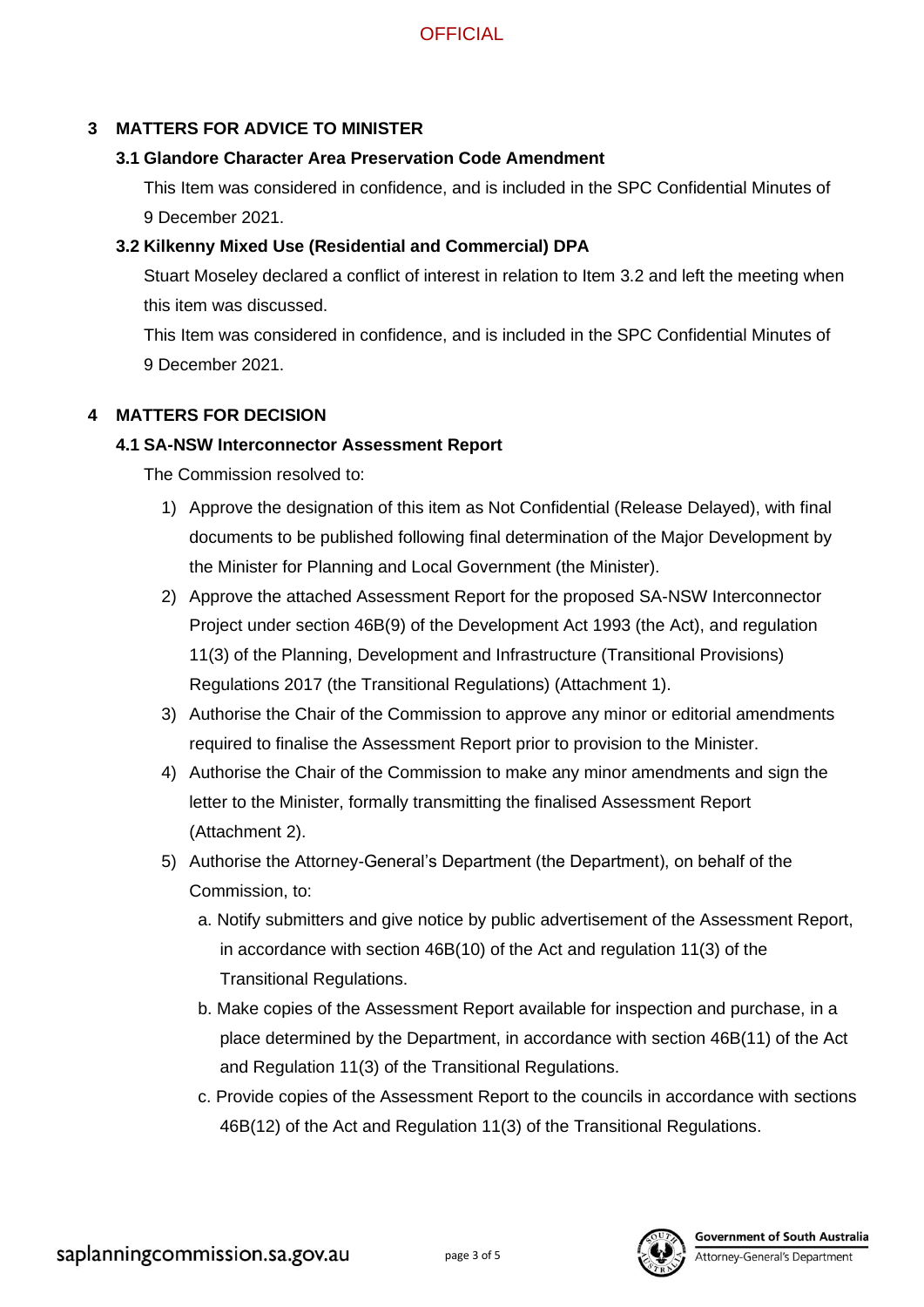#### **4.2 Building Fire Safety Committee - Initial Trip in Out-of-Council Areas**

This Item was considered in confidence, and is included in the SPC Confidential Minutes of 9 December 2021.

#### **4.3 Deputation, External Meeting and Event Policy**

The Commission resolved to:

- 1) Approve the designation of this item as Not Confidential (Release Immediately).
- 2) Authorise the Chair of the Commission to make amendments as discussed at the Commission meeting and approve the draft Deputation, External Meeting and Event Policy.
- 3) Authorise the Attorney-General's Department (the Department) to publish the final Deputation, External Meeting and Event Policy (Attachment 1).
- 4) Following publication of the final Deputation, External Meeting and Event Policy, authorise the Chair of the Commission to advise key stakeholders of the Policy.

#### **5 MATTERS FOR NOTING**

#### **5.1 SPC Communications & Engagement Report**

This Item was considered in confidence, and is included in the SPC Confidential Minutes of 9 December 2021.

## **5.2 State Commission Assessment Panel Update**

Rebecca Thomas addressed the Commission.

The Commission resolved to:

- 1) Approve the designation of this item as Not Confidential (Release Immediately).
- 2) Note the update from the State Commission Assessment Panel (SCAP).

## **6 ANY OTHER BUSINESS**

## **6.1 Legislative Review Committee Report**

The Commission raised the Legislative Review Committee Report and were advised this is on the Commission's meeting Agenda for next week.

## **7 MEETING FINALISATION**

## **7.1 Next Meeting**

Thursday, 16 December 2021 at 9:30am in the Kardi Munaintya Room.

## **7.2 Confirmation of Minutes and Confidential Minutes**

The Commission resolved that the Confidential Minutes of the meeting held today, 9 December 2021 be confirmed as a true and accurate record.



**Government of South Australia**